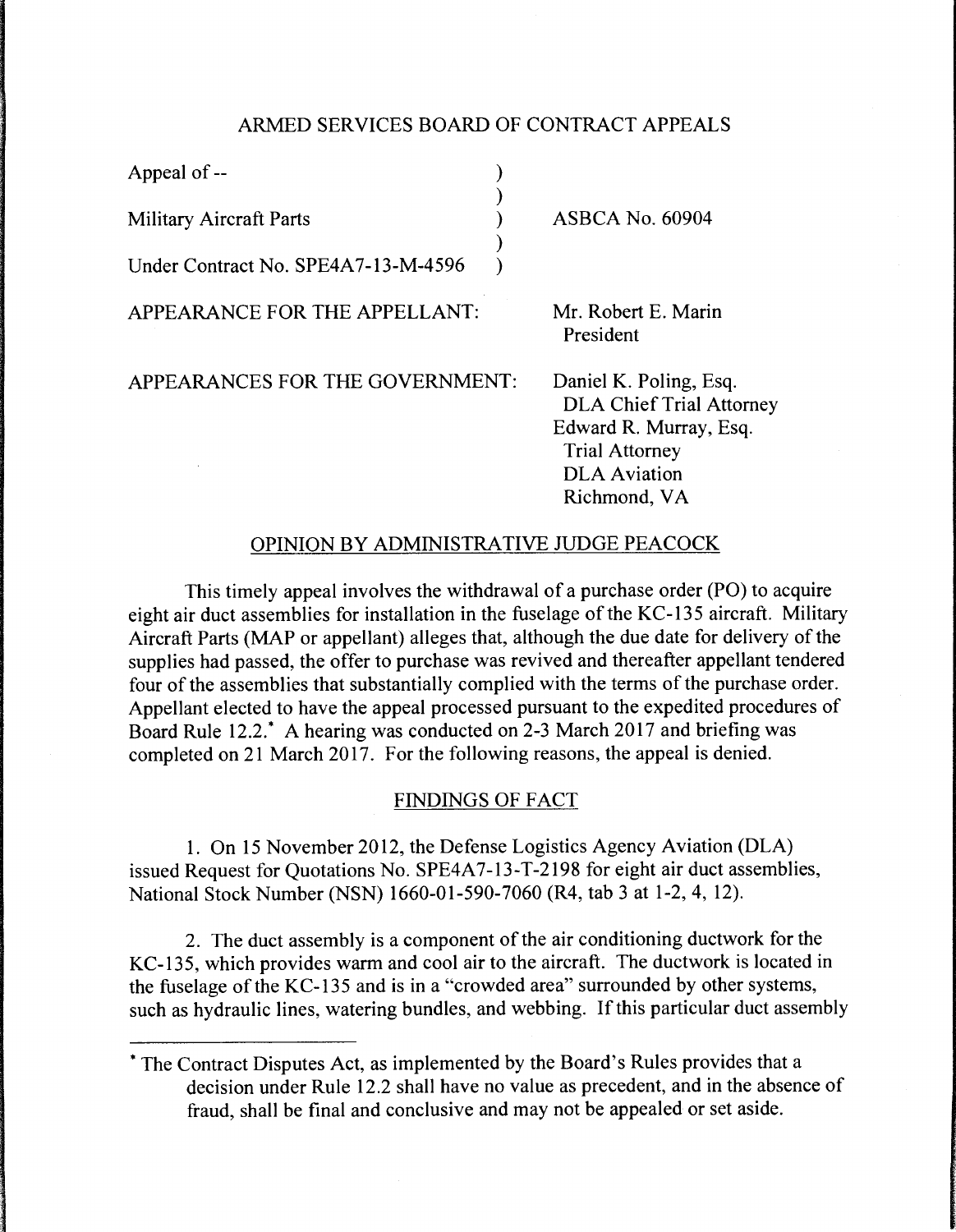failed, it would at the very least begin vibrating and break some of the brackets, causing the ductwork to move. If it came loose, it could begin breaking other brackets and potentially impact other equipment, such as a hydraulic line. (Tr. 1/183-86)

3. For these reasons, the duct assembly is designated as a "CRITICAL APPLICATION ITEM" (R4, tab 1 at 6, tab 3 at 6). FAR  $46.203(c)$  identifies a "critical application item as one in which the failure of the item could injure personnel or jeopardize a vital agency mission."

4. The duct assembly includes three components at issue in this litigation. The first component is a lock bolt (Part No. BACB30DX) (R4, tab 34). Three of these lock bolts are used to fasten a metal assembly onto one end of the part, where it clamps to the next piece of ductwork (tr. 1/196-200). This stiffens the ductwork and allows the attachment of two rods, which prevents the part from vibrating or moving (tr. 1/197). If one of the bolts failed, the part would start to come loose and likely cause the other bolts to fail, causing "that area to start coming apart" (tr. 1/198). The BACB30DX is an improvement over its predecessor, Part No. BACB30AL. The BACB30DX specification requires the use of 8740 alloy steel, per MIL-S-6049 or AMS 6322, while also allowing for optional materials.  $(R4, tabs 10, 34 at 5; tr. 1/215-19)$  The BACB30AL uses different materials (R4, tab 33 at 2; tr. 1/215-19). The BACB30DX also provides a higher level of cadmium plating than the BACB30AL. The cadmium plating provides "more protection for corrosions, less likely to corrode, longer life in the part." (R4, tabs 33-34, 36; tr. 1/219-21, 251)

5. The second component at issue is a flange, Part No. BACF22N400 (R4, tab 35). The flange connects the smaller end of the duct assembly to another duct. The two parts are held together by a clamp. If the flange were to fail, the duct assembly would come loose from the neighboring duct, creating a loss of rigidity and leading to vibration.  $(Tr. 1/229-31)$ 

6. The third component at issue is the NASM20615 rivet (R4, tabs 36-37). The rivets are used in various areas throughout the duct assembly (R4, tab 41; ex. A-22 at 431-32).

7. The solicitation described the duct assembly technical data package, which was available to all potential offerors (R4, tab 3 at 4-12). The technical data package identified specific exceptions to the drawings. Of particular importance in this case is Exception 11, which pertained to the lock bolts and stated "USE BACB30DX IN LIEU OF BACB30AL. LOCK BOLT DASH NUMBERS REMAIN UNCHANGED." (R4, tab 3 at 4) The technical data package in the solicitation also referenced the Boeing lock bolt specification for BACB30DX (Revision V, dated 15 June 2007) and the specification was made available to offerors (R4, tab 3 at 9, tab 35). The technical data package did not include the BACB30AL specification.

2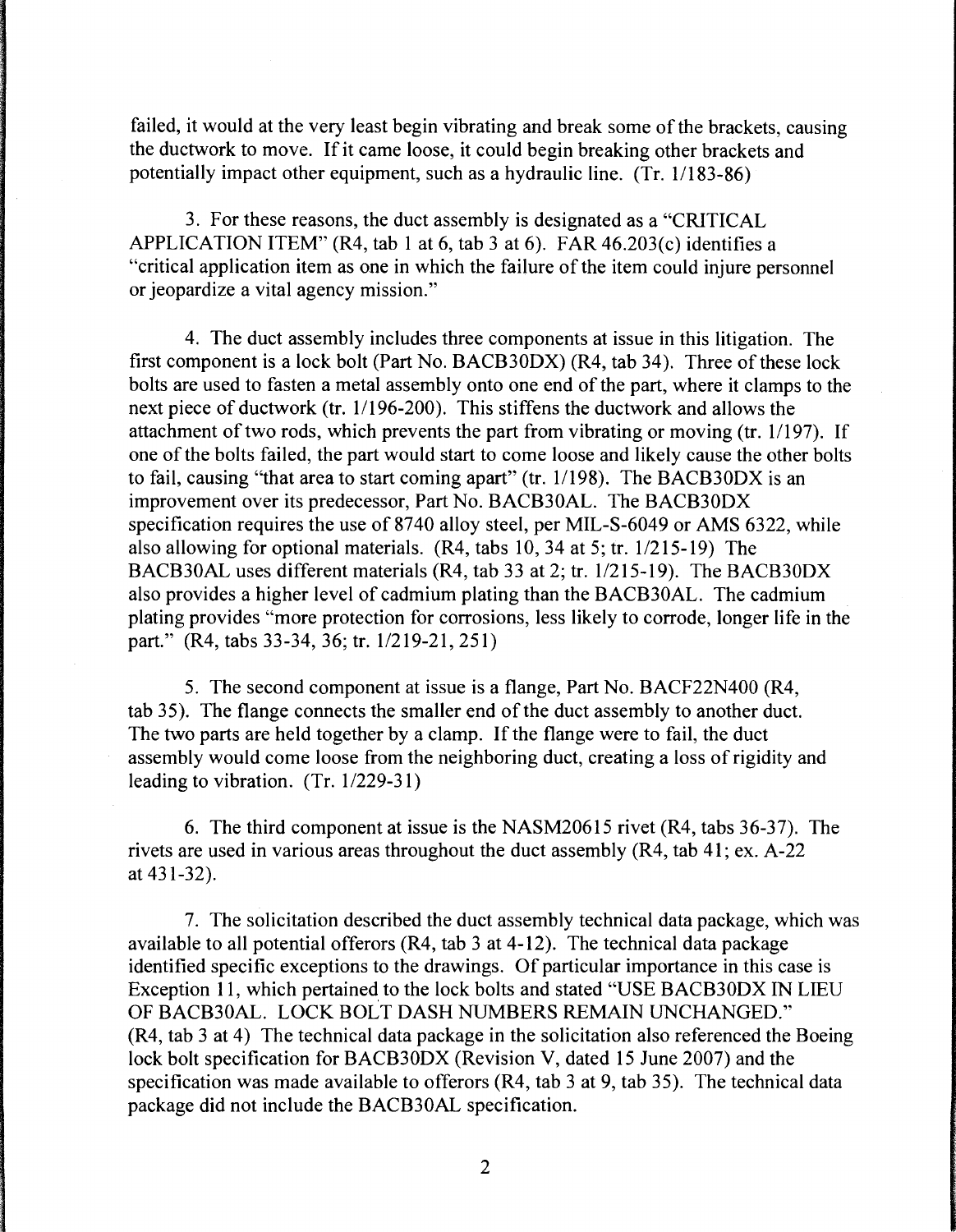8. The solicitation was a simplified acquisition and incorporated the terms and conditions set forth in DLA's Master Solicitation for EProcurement Automated Simplified Acquisitions Revision 8 (November 2012) (R4, tab 3 at 1, tab 40; tr. 1/97-98). The terms and conditions included several clauses relevant to the instant dispute.

9. The Master Solicitation included FAR 52.211-5, MATERIAL REQUIREMENTS (AUG 2000) (R4, tab 40 at 6). Section (b) of the Material Requirements clause required that "the Contractor shall provide supplies that are new, reconditioned, or remanufactured, as defined in this clause" (R4, tab 27). Sections (d) and (e) stated that, if the contractor intended to provide "used, reconditioned, or remanufactured supplies," it must submit "a detailed description of such supplies" to the contracting officer and that such supplies "may be used in contract performance if the Contractor has proposed the use of such supplies, and the Contracting Officer has authorized their use" (R4, tab 27).

10. The Master Solicitation also included clause DLAD 52.211-9014, CONTRACTOR RETENTION OF TRACEABILITY DOCUMENTATION (OCT 2008) (R4, tab 40 at 8). The clause stated that, "whenever the Contractor is not the manufacturer of the item(s) to be furnished" under the order:

> $(b)(1)$  The Contractor shall retain evidence to document that items furnished under this contract conform to contract requirements. Evidence will generally include information tracing the items back to the manufacturing source or its authorized distributor. **At a minimum, evidence shall be sufficient to establish the identity of the item, its manufacturing source,** and conformance to the item description.

(R4, tab 29 at 1) (Emphasis added) The clause further required the contractor to provide the information "[a ]t the time of Government source inspection" and required the contractor to "retain documentation in accordance with this clause for 5 years after final payment" *(id.* at 2).

11. The Master Solicitation also included clause DLAD 52.246-9008, INSPECTION AND ACCEPTANCE AT ORIGIN (Nov 2011) (R4, tab 40 at 18). Subsection  $(e)(1)$  states that "[i]f the Contractor is not the manufacturer of the supplies, evidence must be furnished to establish that the supplies were produced by the manufacturer"  $(R4, tab 31)$ .

12. The Master Solicitation also included the DLAD 52.211.9000, GOVERNMENT SURPLUS MATERIAL (Nov 2011) clause, (R4, tab 40 at 14). Subsection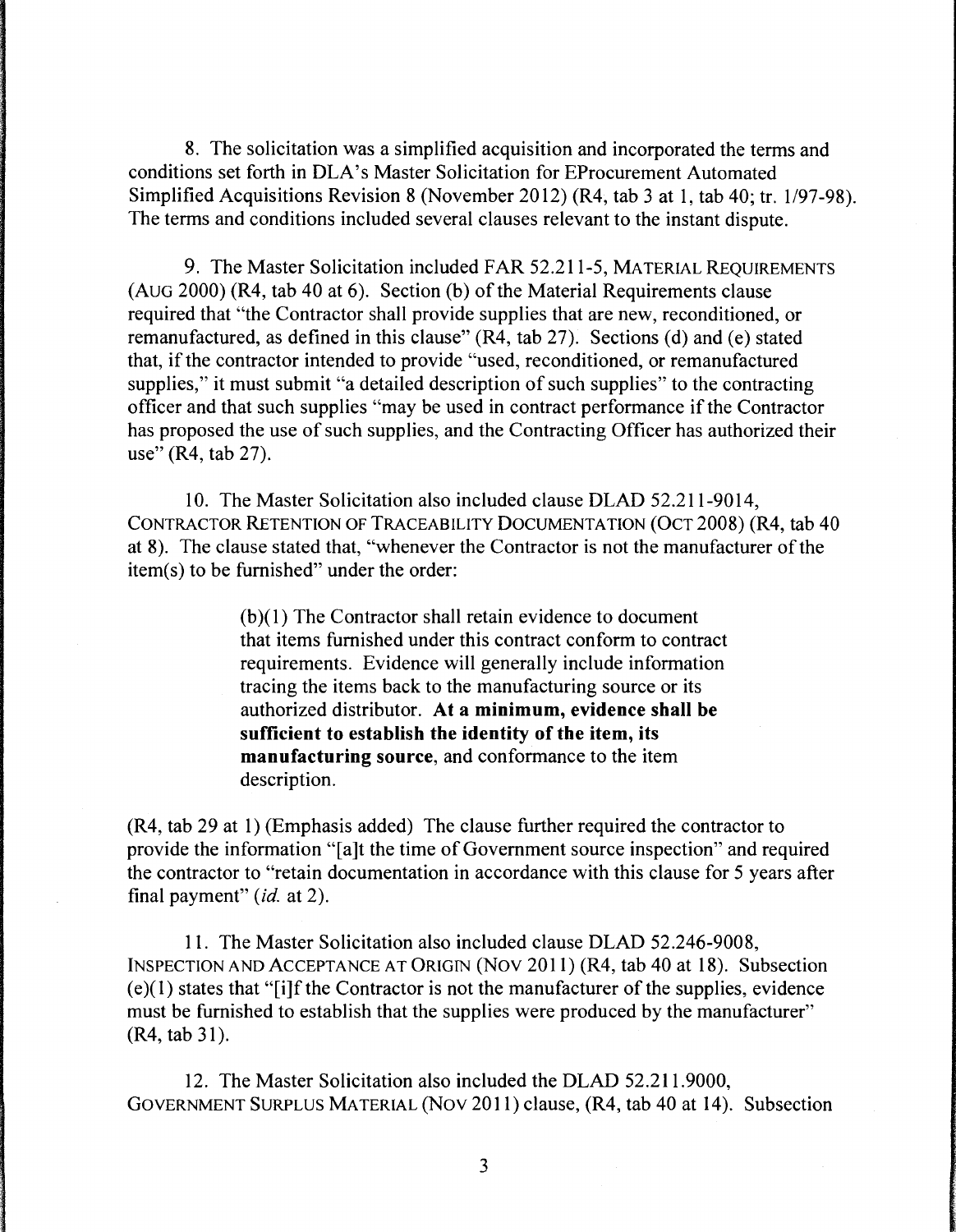(f) of the clause noted that "[o]ffers of commercial surplus, manufacturer's overruns, [and] residual inventory resulting from terminated Government contracts ... will be evaluated in accordance with the provision at 52.217-9002" (R4, tab 28 at 4-5). The latter clause, was titled CONDITIONS FOR EVALUATION AND ACCEPTANCE OF OFFERS FOR PART NUMBERED ITEMS (DEC 2011) (R4, tab 40 at 9). Section (i) of the clause states:

> The Contracting Officer may at any time, pre-award or post-award, request evidence of the technical acceptability of the supplies offered in response to this solicitation. **At a minimum, evidence must be sufficient to establish the identity of the product and its manufacturing source.**  The Contracting Officer determines the acceptability and sufficiency of documentation or other evidence, at his or her sole discretion. If **the Contracting Officer requests evidence** from a Contractor who received an award resulting from this solicitation **and the Contracting Officer subsequently finds the evidence to be unacceptable, or if the Contractor fails to provide the requested evidence, the award may be cancelled.**

(R4, tab 30 at 8) (Emphasis added)

13. The Master Solicitation further included clause DLAD 52.246-9043, HIGHER-LEVEL CONTRACT QUALITY REQUIREMENT (NON-MANUFACTURERS) (Nov 2011), which applied when the FAR 52.246.11, HIGHER-LEVEL CONTRACT QUALITY REQUIREMENT clause, applied to the solicitation (the Master Solicitation also included FAR 52.246-11) (R4, tab 40 at 11, 18). This clause also required the contractor to maintain evidence of the identity of the manufacturer of items provided under the contract, stating:

> [T]he Contractor represents that it shall ... (b) Maintain and provide objective evidence that items furnished under this contract were produced at a manufacturing facility conforming to the specified higher-level contract quality requirement and that the material meets contract requirements. **At a minimum, evidence shall be sufficient to establish the identity of the product and its manufacturing source ....**

(R4, tab 32)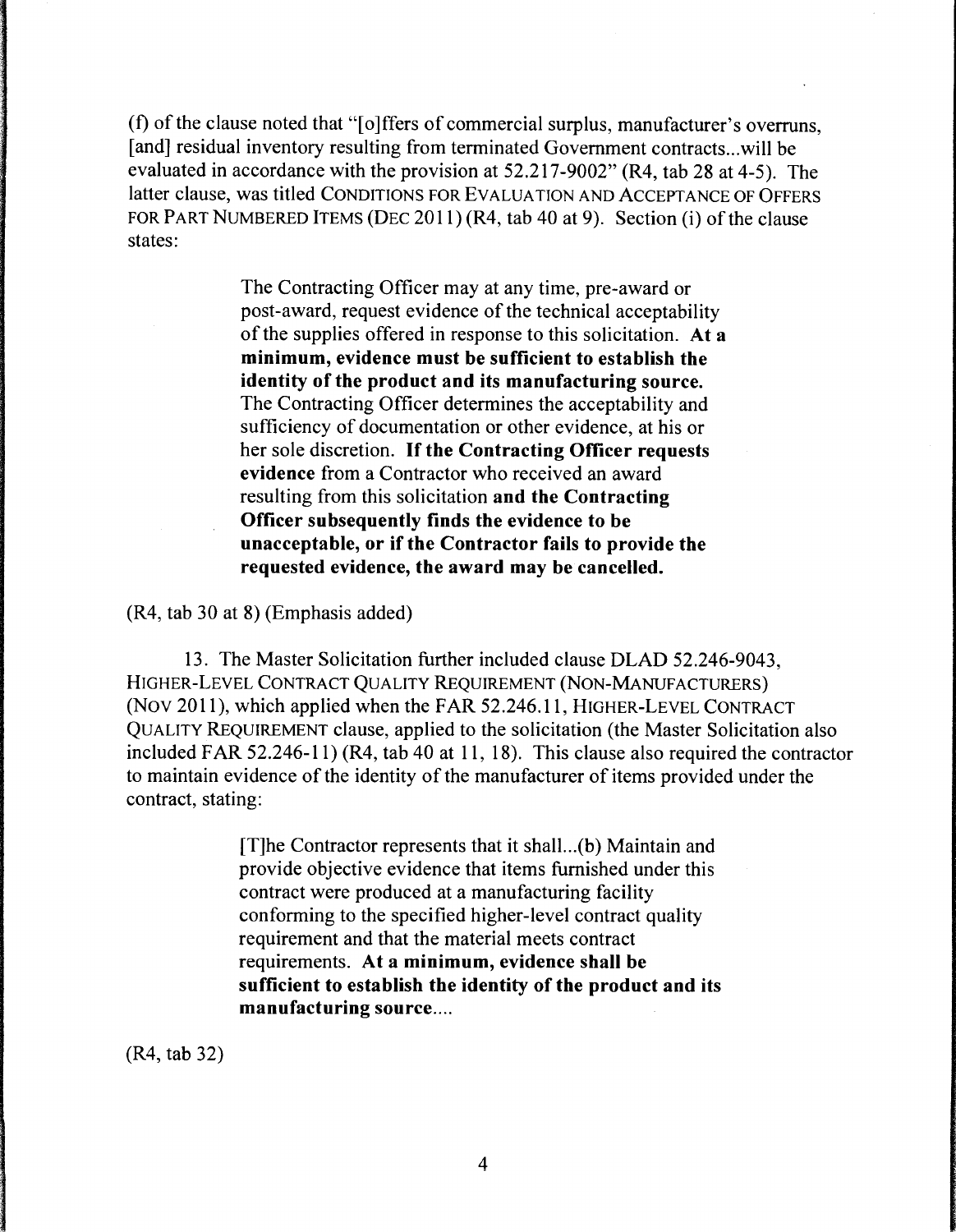14. Traceability reduces the risk that the materials used are counterfeit rather than authentic (tr.  $1/247$ ,  $273$ ,  $2/14$ , 16). Extensive traceability requirements are standard practice in the commercial aviation industry as well (tr. 2/55, 57, 63, 69).

15. On 27 November 2012, MAP "Bid Without Exception" in response to the solicitation (R4, tab 4 at 1). Under "Material Requirements," MAP answered "No" when asked whether it would provide "Used, Reconditioned, Remanufactured, or New/Unused Government Surplus" *(id.* at 1 ). MAP did not obtain authorization from the contracting officer to use material that was used, reconditioned, remanufactured or government surplus (tr. 1/109-10, 2/42-43).

16. On 26 January 2013, DLA awarded MAP unilateral PO No. SPE4A7-13-M-4596 for eight of the air duct assemblies at a unit price of \$18, 700 (R4, tab 1 at 14 ). All eight parts were due on 23 October 2013 *(id.).* All of the above-noted provisions of the solicitation were incorporated into the PO *(id.).* 

17. A MAP engineer was assigned to develop a parts list or "production traveler" identifying, *inter alia,* the necessary parts needed for manufacturing the air duct assemblies. The engineer noted on the list, among other things, that the specifications required use of the BACB30DX lock bolt in lieu of the superseded BACB30AL bolt. The MAP engineer also noted the need for eight BACF22N400 flanges four of which were in stock. (R4, tab 53 at 4, tab 54 at 7, tab 60; tr. 2/179, 231) The in-stock flanges had been purchased from a surplus dealer, who had purchased them from a United Kingdom company, who had purchased them at a bulk sale from FLS Aerospace, an entity in an unidentified location. The latter firm provided no evidence regarding where it had obtained the flanges. (R4, tab 15 at 22-28, tab 25)

18. The Boeing specification for BACF22N400, specified in the solicitation and order, includes only one authorized source, Aeroquip Corp., CAGE Code 8W928  $(R4, tab 1 at 8, tab 35 at 3; tr.  $\frac{1}{231}$ , 234). Accordingly, only flanges manufactured$ by Aeroquip meet the BACF22N400 specification requirements. The flanges purchased and installed by MAP did not meet this contract requirement. There is no identification of who manufactured the in-stock flanges. (R4, tab 15 at 21-28; tr. 1/234, 239)

19. On 10 July 2013 appellant's president, Mr. Marin, emailed a parts supplier to order BACB30AL lock bolts. On 16 July 2013, the parts supplier responded that such bolts had been superseded by the current Boeing specification which required BACB30DX bolts. The supplier provided MAP a quote for the BACB30DX bolts. (R4, tab 62; tr. 2/75)

5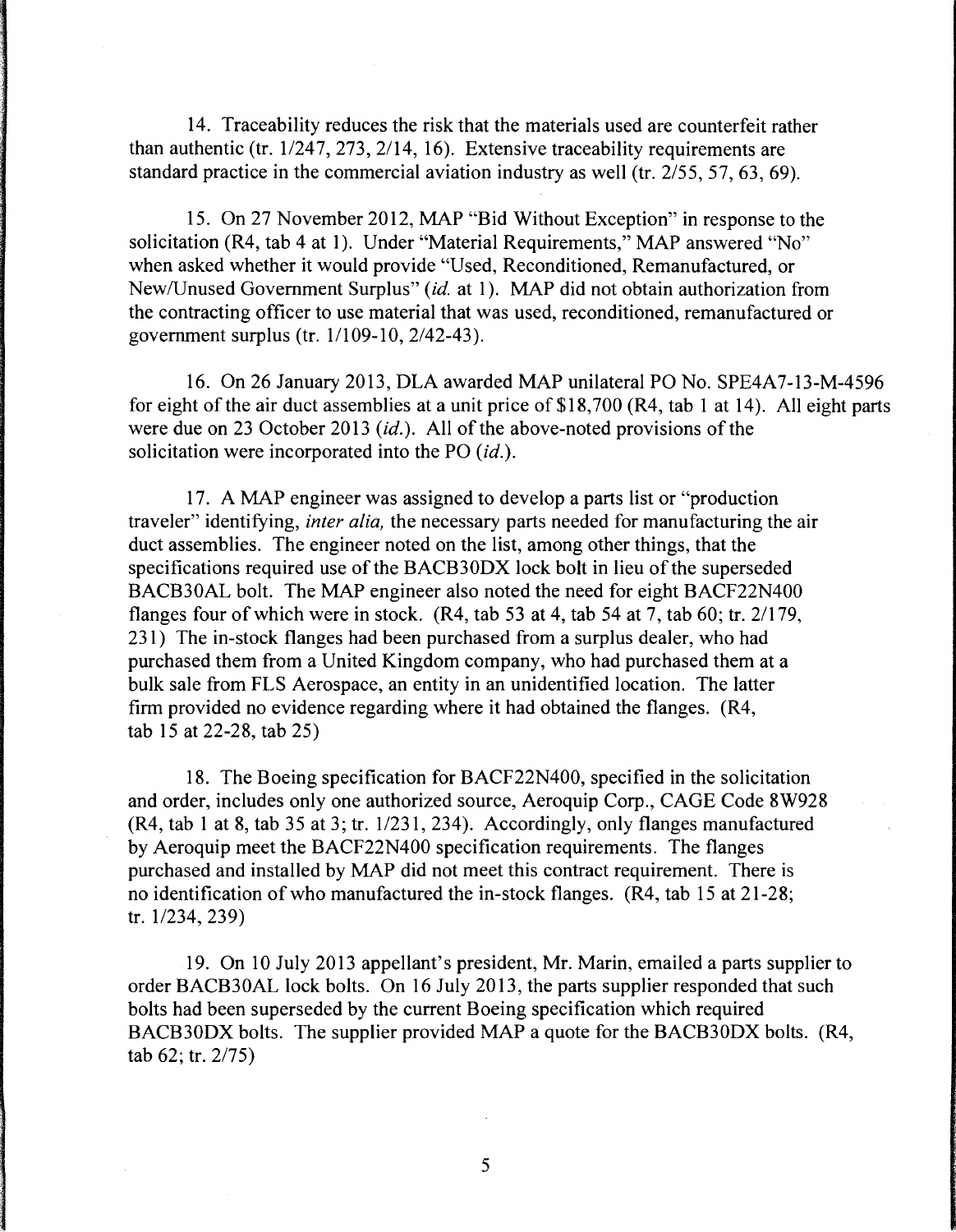20. On 17 July 2013, Mr. Marin ordered superseded BACB30AL surplus lock bolts from another supplier (R4, tab 15 at 36).

21. In addition to failing to meet the contract requirement to use BACB30DX bolts, the BACB30AL bolts purchased by MAP from the alternate supplier did not meet the PO requirements for traceability to the manufacturer and were over 50 years old and likely would have lost significant corrosion protection since their manufacture (R4, tab 15 at 32-33, tab 33 at 2; tr. 1/210-11, 2/5-7, 45).

22. Although the manufacturer of the rivets used in the assemblies was documented by MAP, the documentation from MAP's parts supplier indicated that the rivets were used/repaired/overhauled surplus and not new parts (R4, tab 15 at 2, 8, 12-19; tr. 2/41-42).

23. On 17 September 2013, MAP also purchased four surplus BACF22N400 flanges for the assemblies that could not be traced back to the manufacturer (R4, tab  $64$  at  $14$ ; tr.  $1/244-45$ ).

24. MAP failed to deliver any of the air duct assemblies by the contractually scheduled date of 23 October 2013. In late October a series of conversations occurred between MAP and the government regarding the status of the items. On 6 November 2013, Mr. Marin informed the government that four assemblies were ready for inspection at MAP facilities. Previously, on 29 October 2013, Mr. Marin had notified the government that the remaining four assemblies were awaiting parts and could not ship until 23 February 2014. (R4, tabs 10-13; tr. 1/113-14)

25. On 7 and 12 November 2013, the government inspected the four tendered assemblies. It discovered the aforementioned deficiencies with the installed bolts, flanges, and rivets which were extensively analyzed and discussed with MAP over approximately the next two weeks. (R4, tab 15 at 2-36, tab 16 at 1-2, tab 24 at 2; exs. A-9, A-10 at 343, ex. A-46 at 626-839; tr. 2/21-23, 26, 44-45, 118-121, 133-35, 148-50) During this period, MAP performed very little work on the PO (R4, tab 24 at 7-39).

26. On 26 November 2013, the government orally notified appellant informally that the government was in the process of cancelling the PO and a modification to that effect was in process  $(R4, tab 20; tr. 1/127-28)$ .

27. On 6 December 2013, the contracting officer issued Modification No. P00001 cancelling the PO (R4, tab 2).

28. On 28 September 2016, appellant filed a certified claim asserting damages of \$134,553, including anticipatory profit, alleging that the PO was improperly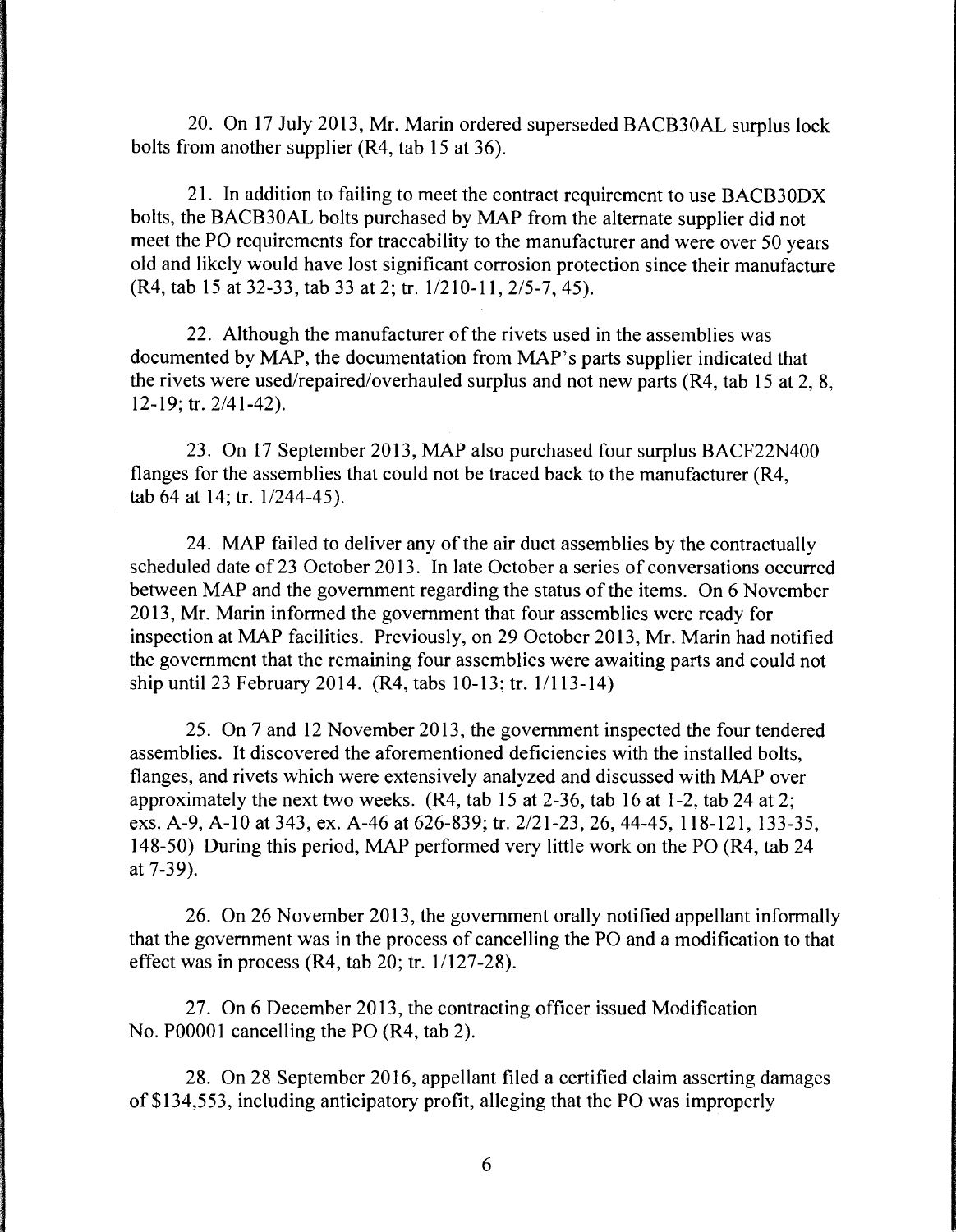cancelled and the government breached its duty of good faith and fair dealing in doing so. MAP further asserted that the duct assemblies were substantially complete at the time of the PO's cancellation. (R4, tab 24)

29. The claim was denied by a contracting officer's final decision dated 23 November 2016 (R4, tab 25), from which this timely appeal was filed by letter dated 28 November 2016.

## DECISION

Appellant contends that the government improperly cancelled the PO and ·in so doing breached its duty of good faith and fair dealing. In particular, it alleges that the government failed to evaluate MAP's offer to cure the alleged defects. MAP asserts it was entitled to a reasonable time beyond the contract delivery date to correct what it considered were "minor" defects in its supplies.

Although all of appellant's arguments have not been expressly addressed in this decision, they have been considered in reaching the conclusions herein. None of MAP's contentions provides a basis to sustain the appeal. Moreover, inasmuch as the appeal is denied because appellant has failed to establish that it is entitled to recover, issues regarding quantum are not reached.

"A unilateral purchase order is an offer by the Government which a contractor can accept by delivering the requested supplies in accordance with the terms and conditions specified in the order." *Alsace Industrial, Inc.,* ASBCA No. 51709, 99-1 BCA 1 30,227 at 149,542. Moreover, complete performance, rather than substantial performance, is required. "If complete performance in accordance with the terms and conditions is not tendered, the Government's offer lapses by its own terms, rendering the purchase order incapable of being accepted by a contractor." *Id.* An offeree's absence of performance or defective performance operates as non-occurrence of the "condition." RESTATEMENT (SECOND) OF CONTRACTS§§ 37 cmt. b, 224 cmt. c; 3 ERIC M. HOLMES, CORBIN ON CONTRACTS § 11.1 n.14 (rev. 1996). Generally, when the parties have made an event a "condition" of their agreement, **there is no mitigating standard of materiality or substantiality** which is applicable to non-occurrence of that event. RESTATEMENT (SECOND) OF CONTRACTS  $\S$  237 cmt. d.; *Comptech Corp., ASBCA No. 55526, 08-2 BCA* 133,982 at 168,083 (emphasis added). Once the offer has lapsed, the government is not liable to the contractor for any costs it incurred in attempting to perform in full. "When an offer lapses by its terms, the offeree (supplier) bears the costs of nonperformance." *TTF, L.L.C.,*  ASBCA Nos. 58495, 58516, 13 BCA  $\parallel$  35,403 at 173,696. Thus, if the supplies delivered by the contractor pursuant to a unilateral PO do not comply with the PO requirements, the contractor has failed to perform and the contract lapses.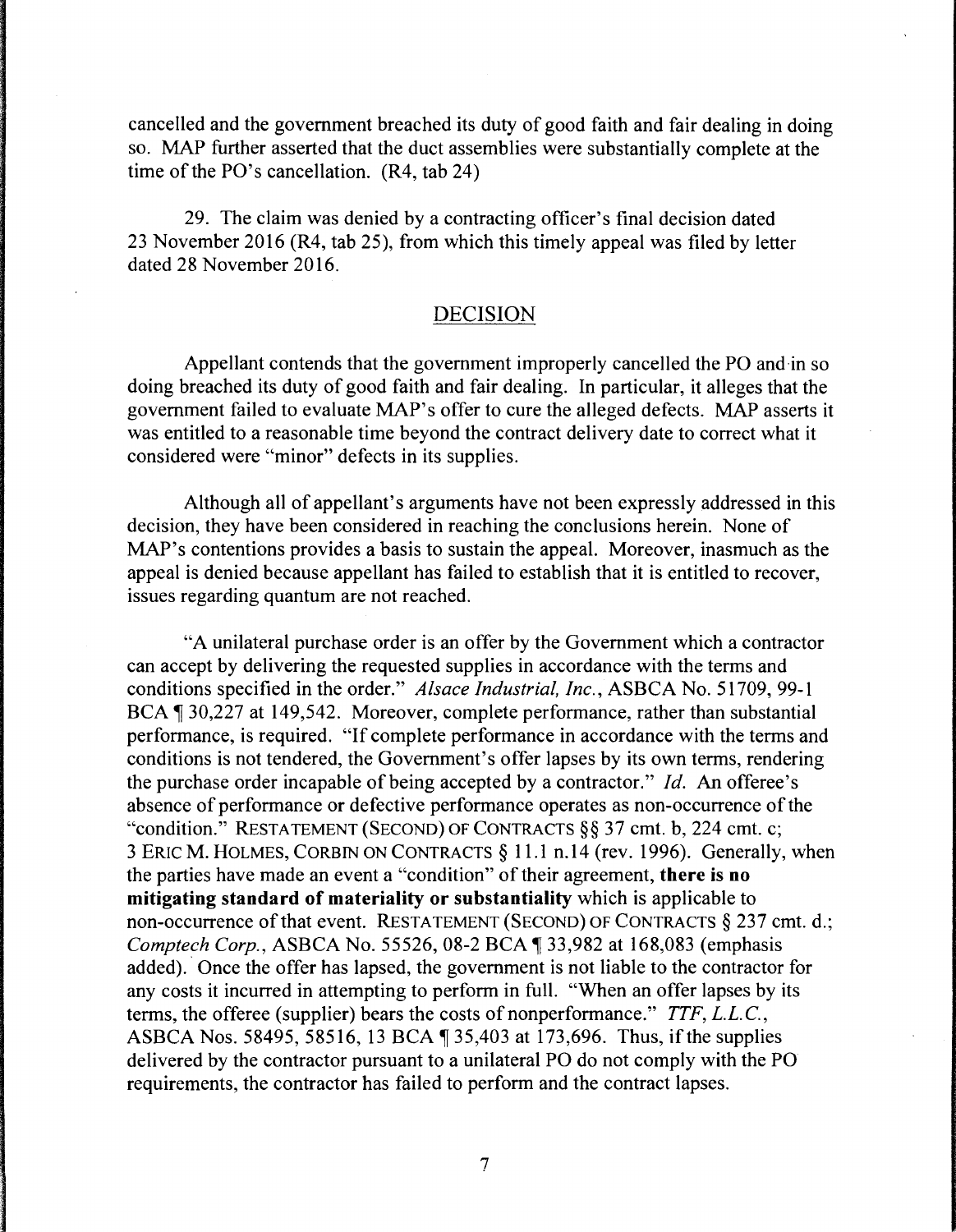"[I]t is well established that the government has the right to insist on 'strict compliance' with its specifications." *Comptech*, 08-2 BCA  $\overline{1}$  33,982 at 168,085; see *also Cascade Pacific Int'! v. United States,* 773 F.2d 287, 291 (Fed. Cir. 1985) ("The government, just as any other party, is entitled to receive that for which it contracted and has the right to accept only goods that conform to the specification."). The government here contracted for the delivery of eight duct assemblies. The government also expressly required duct assemblies held together with a specific type of lock bolt, the BACB30DX, not the superseded BACB30AL lock bolt. The PO required parts with traceability to the manufacturer and manufactured using new material rather than "used, reconditioned, remanufactured, or new/unused government surplus" material. MAP never obtained authorization from the contracting officer to use other than new material. The government was entitled to receive duct assemblies which complied with all of these requirements. If the duct assemblies delivered by MAP failed to meet any of these requirements the government properly could reject them.

Here, appellant failed to deliver the specified supplies by the due date. Ultimately, MAP later tendered only four of the eight duct assemblies required by the PO. Moreover, the four duct assemblies that were submitted for inspection by MAP were defective in multiple respects. The duct assemblies included the superseded BACB30AL lock bolts. In addition, the duct assemblies incorporated commercial surplus lock bolts and flanges without sufficient traceability to the manufacturers of the components. Finally, MAP agreed to provide new material rather than "used, reconditioned, remanufactured, or new/unused Government surplus" material, MAP submitted lock bolts that were over 50 years old and rivets that were certified as "surplus parts, used, repaired, or reconditioned" rather than "new."

Appellant's contentions, in particular those alleging government bad faith, must be evaluated in the context of these multiple failures to comply with contractual requirements. MAP, *inter alia,* contends that the failures were relatively "minor" and either should have been waived or MAP should have been provided an opportunity to make corrections, including replacing the bolts. Appellant asserts that the government's failures to waive late delivery and allegedly "minor" non-compliances of the four tendered assemblies and permit purportedly "minor" corrections, evidence government bad faith and failure to fulfill its contractual duty of good faith and fair dealing. MAP's prior experiences with government leniency and issues related to conditional approval of first articles under prior contracts are inapt. The PO required fully compliant production quantities. The air duct assemblies were not first articles. Moreover, the merits of multifarious and unique circumstances of prior contract provisions/requirements and disputes with various government personnel and procuring entities involving primarily the adequacy of first articles, wholly fail to support its allegations of bad faith in the administration of the instant PO. Here, the government simply and properly enforced its rights under the solicitation. "The implied duty of good faith and fair dealing cannot expand a party's contractual duties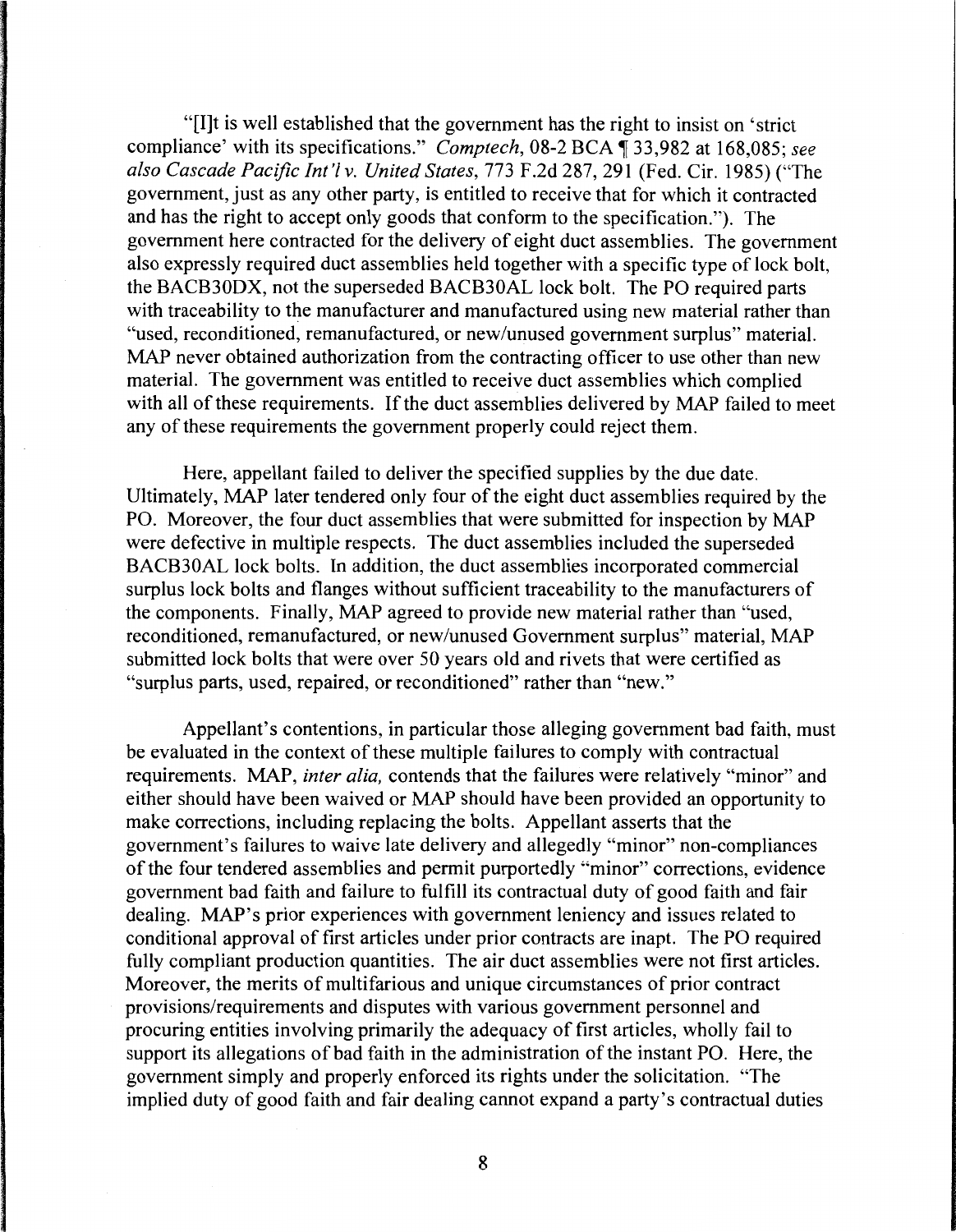beyond those in the express contract or create duties inconsistent with the contract's provisions." *Precision Pine* & *Timber, Inc. v. United States,* 596 F .3d 817, 831 (Fed. Cir. 2010); *see also Century Exploration New Orleans, LLC* v. *United States,* 745 F.3d 1168, 1179 (Fed. Cir. 2014) ("Appellants cannot rely on the implied covenant of good faith and fair dealing to change the text of their contractual obligations."); 13 SAMUEL WILLISTON & RICHARD A. LORD, A TREATISE ON THE LAW OF CONTRACTS § 63:22 (4th ed. 2000) ("As a general principle, there can be no breach of the implied promise or covenant of good faith and fair dealing where the contract expressly permits the actions being challenged, and the defendant acts in accordance with the express terms of the contract.").

With regard to the lock bolts, the specification prohibition of BACB30AL lock bolts was not ambiguous. MAP's own employees and supplier recognized and informed Mr. Marin of the prohibition. Appellant's rather circuitous contentions regarding its asserted right to use an "equal," misinterpret the solicitation and are irrelevant in any event because appellant did not use an "equal." Instead, it provided the superseded BACB30AL bolt. The BACB30DX not only superseded the BACB30AL bolt but it represented a significant "improvement" that the government was entitled to receive.

The lock bolts and flanges also did not satisfy the extensive solicitation requirements regarding traceability of the component parts to the manufacturer. The traceability provisions were not merely "paperwork" exercises but were designed to insure in part that counterfeit items were not being provided. Overseas-sourced components, used by MAP in the air duct assemblies, were reasonably a particular concern. Further, as recognized in *DCX-CHOL Enterprises, Inc.,* ASBCA No. 54707, 08-2 BCA ¶ 33,889 at 167,728, traceability requirements are included in procurements for critical application items, like the duct assemblies to be installed in the fuselage of FC-135 military aircraft here, because "Critical application items frequently must carry with them the assurance of superior quality and reliability." As the Board noted in *DCX,* inserting traceability requirements into the order ensured that "respondent paid a premium price for connectors that had been subjected to a rigorous testing . regimen and had been found to be 'the highest grade."' *Id.* It was MAP's duty to retain sufficient traceability documentation and, to the extent any other evidence of traceability ever existed, MAP has failed to fulfill its duty.

MAP asserts that none of the four traceability clauses in the solicitation/order applies because they apply only to the end item  $-$  the ducts themselves  $-$  and not their components. Thus, MAP maintains, as long as it manufactured, i.e., assembled, the ducts, it does not need to prove that the components it used are traceable to the designated manufacturers. However, MAP's interpretation runs afoul of the language in the contract, its own contemporaneous interpretation, established ASBCA law, and the primary purpose of the traceability requirements generally.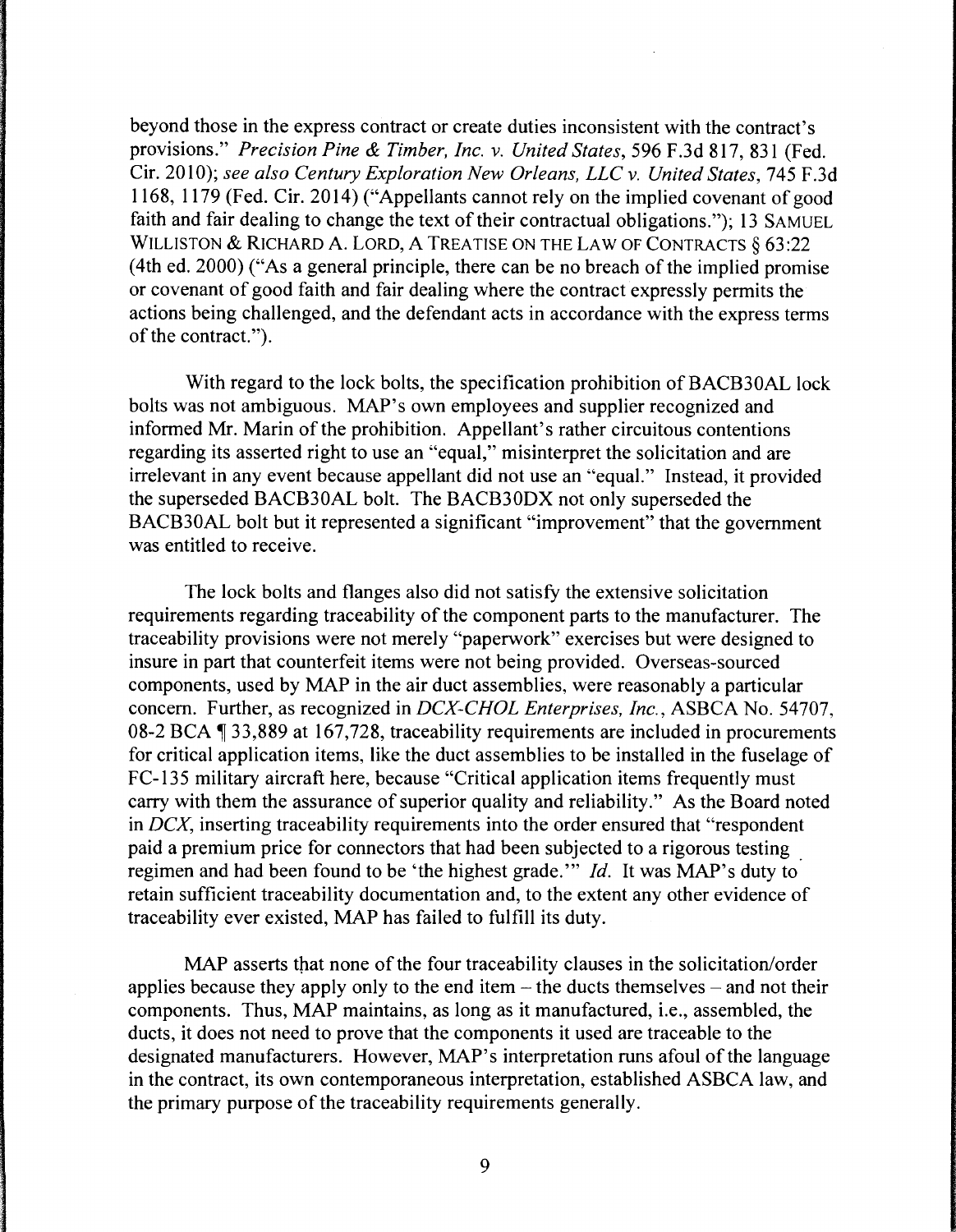Title 41 of the United States Code defines "items" and "supplies" for purposes of Federal procurement. 41 U.S.C. § 1081 states that:

[T] the terms "item" and "item of supply"  $-$ 

( 1) mean an individual part, component, subassembly, assembly, or subsystem integral to a major system, and other property which may be replaced during the service life of the system, including spare parts and replenishment spare parts; but

(2) do not include packaging or labeling associated with shipment or identification of an item.

41 U.S.C. § 115 states that "the term 'supplies' has the same meaning as the terms 'item' and 'item of supply."'

Thus, Congress has made clear that "items" and "supplies" include individual parts, components, subassemblies, assemblies, and subsystems of a major system, as well as any other property that may be replaced in a system. Only the packaging and labeling associated with an item are excluded. In addition, 41 U.S.C. § 105 explains that "the term 'component' means an item supplied to the Federal Government as part of an end item or of another component." Thus, Congress specifically differentiated between an "item" and an "end item," meaning that (1) the definition of item is broader than just the particular end item purchased (in this case, the duct assemblies) and (2) items are "part of an end item." The components here (the bolts, flanges, and rivets) were part of the end item duct assembly. In short, the United States Code defines "items" and "supplies" as anything and everything the contractor provides to the government pursuant to a procurement, other than packaging or labeling. In *DCX,*  08-2 BCA  $\P$  33,889, the Board concluded that traceability requirements extend to components of end items. *Id.* at 167,723. Additionally, during contract performance MAP consistently collected and maintained traceability information for most components contrary to its present contentions. Moreover, MAP's interpretation would render the traceability requirements largely meaningless and ineffective. Their primary purpose is to ensure that authentic material is installed on the aircraft. Under MAP's interpretation, the government would only be able to ensure it is receiving authentic components (e.g. fasteners and flanges) when it is purchasing that particular end item. The government would not be able to ensure manufacturing provenance and genuineness purchasing those same components when they are included in a higher-level part or assembly.

MAP also quoted that it would submit new material and that it would not provide material which was "Used, Reconditioned, Remanufactured, or New/Unused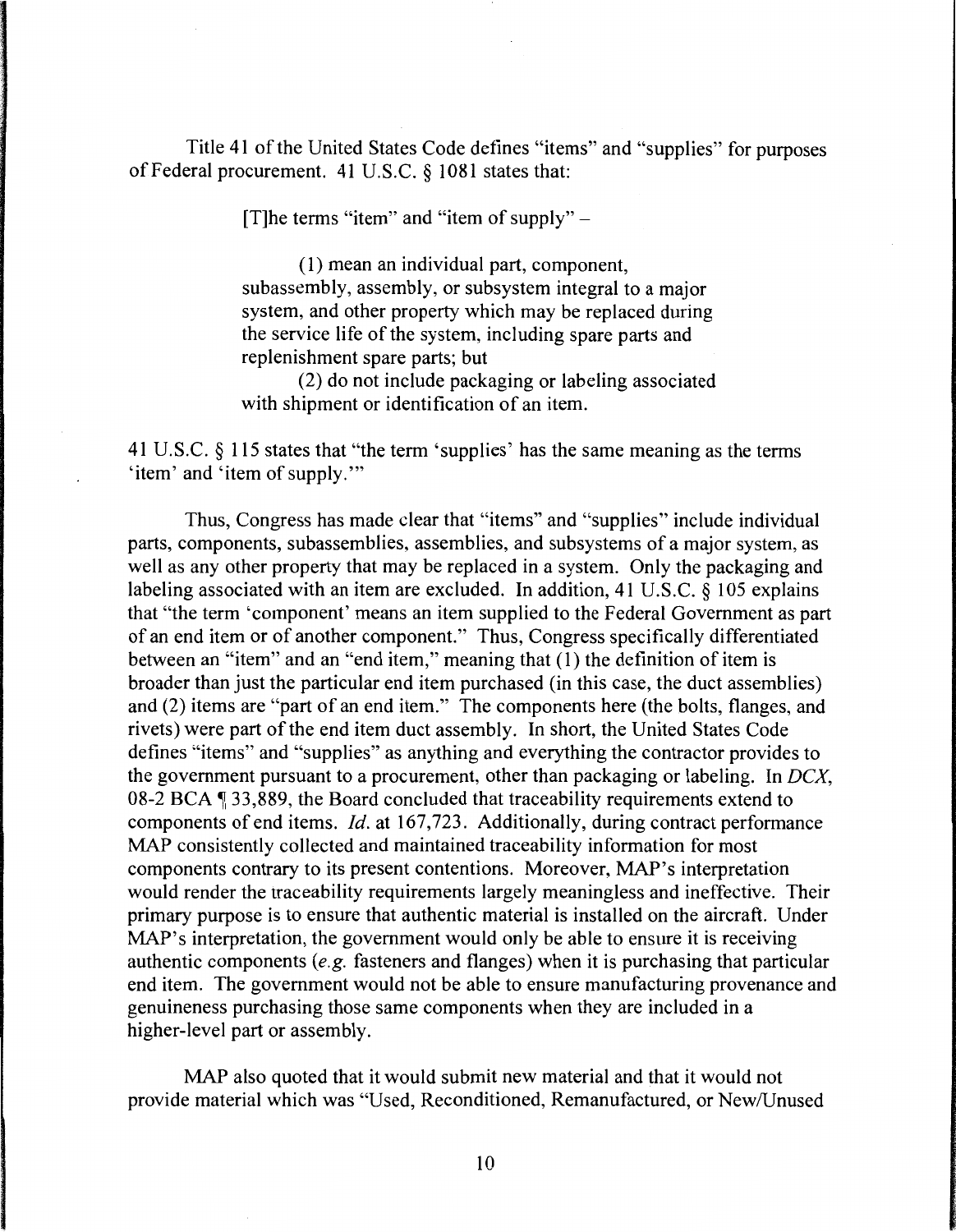Government Surplus." MAP, however, did not exclusively provide new material in its duct assemblies. The surplus rivets were used, repaired, or reconditioned surplus parts. MAP has not introduced evidence regarding the condition of the rivets at the time it received them. These parts have not been established as "new."

Further, in addition to the noncompliance of the BACB30AL lock bolts with the solicitation specification and traceability requirements, the BACB30AL specification was discontinued for procurement on 1 May 1963. If the MAP bolts were authentic, they likely were at least 50 years old when MAP purchased them in July 2013. MAP did not introduce evidence regarding the condition of the bolts at the time it received them.

Finally, the record fails to establish that the deficiencies were "minor" or easily and expeditiously correctable. In this regard, appellant erroneously alleges that the government had extensive duties regarding the testing or analysis of the nonconforming components and further duties to assist MAP in establishing the ease of correcting deficiencies and traceability of the parts and the provenance of their manufacture. To the contrary, appellant bore the burden of proving compliance and traceability. If the known defects and traceability issues were as "minor" as alleged, appellant should have made corrections and sufficiently documented the provenance of the parts forthwith.

Even assuming *arguendo* that MAP's noncompliance were "minor" as it alleges, the delivery date for the four tendered items had passed. Therefore, corrections could not have been timely accomplished "within the required delivery schedule." *See*  FAR 46.407(b). Whether the government revived the PO when it allowed MAP to tender four parts for inspection rather than withdrawing the PO is irrelevant. A revived PO has the same terms as the original PO. MAP delivered only four of the eight duct assemblies and the four assemblies tendered by MAP were deficient as detailed above. *Cf. Amplitronics, Inc., ASBCA No. 33732, 87-2 BCA* 19,906.

For the aforementioned reasons the government properly cancelled the PO and appellant has failed to establish that the cancellation was done in bad faith. The appeal is denied.

Dated: 27 March 2017

T. PEACOCK Administrative Judge Armed Services Board of Contract Appeals

11